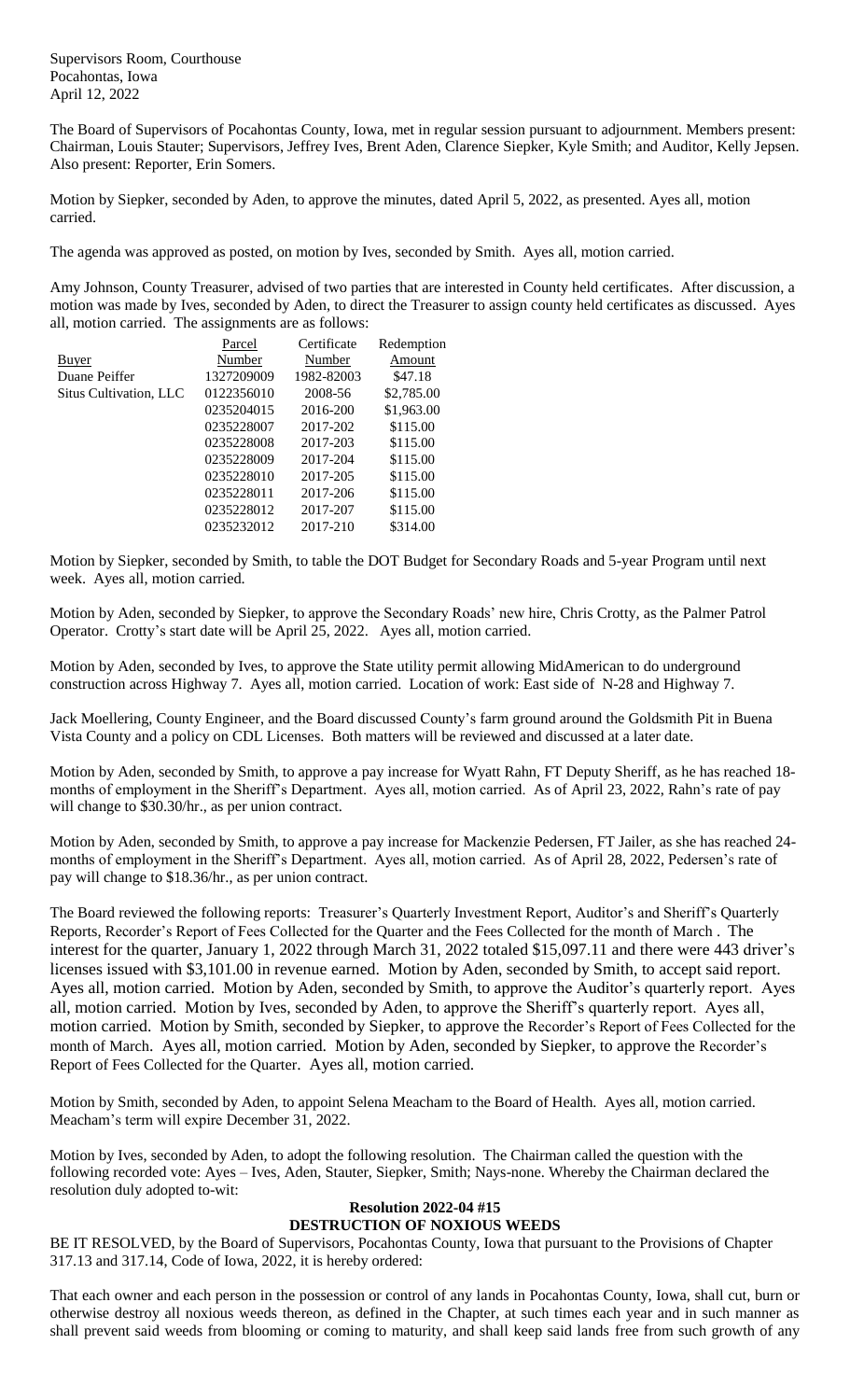other weeds shall render the streets or highways, adjoining said lands unsafe for public travel. Noxious weeds shall be cut or otherwise be destroyed on or before the following dates as often as necessary to prevent weed production.

Group 1 – May 25 to June 15, 2022 - for Leafy Spurge, Perennial Pepper Grass, Sour Dock, Smooth Dock, Sheep Sorrel Group 2 – June 1 to June 15, 2022 - for Canada Thistle, Russian Knapweed, Buckthorn, Wild

Mustard and other species of Thistles

Group 3 – June 21 to July 15, 2022 - for Field Bindweed, Wild Carrot

Group 4 – June 21 to July 15, 2022- for Horse Nettle, Perennial Sow Thistle, Quack Grass, Butterprint, Puncture Vine, Cocklebur, Bull Thistle, Teasel

Each owner and each person in the possession or control of any lands in Pocahontas County infested with any primary or secondary noxious weeds including: Quack Grass, Perennial Sow Thistle, Canada Thistle, Bull Thistle, Field Bindweed, Horse Nettle, Leafy Spurge, Buckthorn, Perennial Pepper Grass, Palmer Amaranth, Russian Knapweed, Butterprint, Cocklebur, Teasel, Wild Mustard, Wild Carrot, Buckhorn, all other species of thistles belonging in the genera of "Cirsium and Carduus, Wild Sunflower, Sheep Sorrel, Sour Dock, Smooth Dock, Puncture Vine, Multiflora Rose, Poison Hemlock, and Shattercane, shall adopt a program for weed destruction, prescribed by the Weed Commissioner, which in five years may be expected to destroy and will immediately keep under control such infestations of said primary and secondary noxious weeds.

That if the owners or person in possession or control of any land in Pocahontas County fails to comply with the foregoing orders, the Weed Commissioner shall cause this to be done and the expense of said work including costs of serving notice and other costs, if any, to be assessed against the land and the owners thereof.

APPROVED THIS 12 DAY OF APRIL, 2022

By: Pocahontas County Board of Supervisors

/s/Louis Stauter, Chairman Pocahontas County Board of Supervisors ATTEST: /s/Kelly Jepsen, Pocahontas County Auditor

Motion by Ives, seconded by Smith, to tentatively approve the Engineer's Report on Annexation, the Report of Classification Commission, and Amendment #1 to the Annexation Report for DD 74. Ayes all, motion carried.

Motion by Ives, seconded by Siepker, to approve the Jt. DD 77 claim from Pocahontas County Secondary Roads for watchman services, in the amount of \$225.20. Ayes all, motion carried.

Motion by Aden, seconded by Ives, to acknowledge receipt of Manure Management Plans: (1) Double H Hogs, LLC, Site #3-ID #71697 located in the NE SE, Section 21, Colfax Township with Double H Hogs, LLC as owner & Twin Lakes Env. Services, LLC as contact person; and (2) Frey, Finisher Farm – ID# 69330 located in the NW NW, Section 29, Avery Township, Humboldt Co. with Oliver Farms 1, LLC as owner & Keith Kratchmer as contact person. Ayes all, motion carried.

Motion by Ives, seconded by Aden, to approve the drainage claims as presented. Ayes all, motion carried.

Motion by Aden, seconded by Ives, to approve the remainder of the claims, including claims with public purposes documented, and disallowing claims #2228 and #2289, and only paying \$51.48 on claim #2266. Ayes all, motion carried. The following claims were audited and allowed:

| The following claims were audited and allowed: |                     |         |                |
|------------------------------------------------|---------------------|---------|----------------|
| A & M Laundry                                  | Supplies            | 34.75   | $\mathbf{1}$   |
| Access Systems Leasing                         | Lease               | 146.20  | $1\,$          |
| Parker Aden                                    | Alumni Registry     | 1212.50 | $\mathbf{1}$   |
| Alliant Energy                                 | Utilities           | 648.26  | $\mathbf{1}$   |
| Alpha Wireless                                 | Supplies            | 152.37  | $\mathbf{1}$   |
| Amazon Capital Services                        | Supplies            | 2063.77 | 9              |
| APCO                                           | Training            | 570.00  | $\mathbf{1}$   |
| Arnold Motor                                   | Parts               | 492.93  | $\mathbf{1}$   |
| AT&T                                           | Line Chq            | 45.38   | $\mathbf{1}$   |
| Auto Body Clinic                               | Service             | 195.00  | $\mathbf{1}$   |
| Axon Enterprise, Inc                           | Weapons             | 253.69  | $\mathbf{1}$   |
| Cory D Bailey                                  | Meal - Class APIA   | 354.24  | $\overline{4}$ |
| Client                                         | Mileage             | 63.18   | $\mathbf{1}$   |
| Battery Junction                               | Batteries           | 25.79   | $\mathbf{1}$   |
| Bennett Recycling                              | Garbage             | 33.00   | $\mathbf{1}$   |
| <b>B</b> H Energy                              | Natural Gas         | 4102.93 | $\overline{4}$ |
| CAASA                                          | Contribution        | 1250.00 | $\mathbf{1}$   |
| Cal Co ECA                                     | Utilities           | 10.50   | $\mathbf{1}$   |
| Calhoun-Burns                                  | Bridge Rate/Inspect | 3155.12 | $\mathbf{1}$   |
| Anne Carroll                                   | Alumni Registry     | 920.00  | $\mathbf{1}$   |
| CID.                                           | Supplies            | 2773.50 | $\mathbf{1}$   |
| Century Link                                   | Line Chq            | 380.52  | $1\,$          |
| City-Pocahontas                                | Utilities           | 4988.65 | 6              |
| Cobblestone Inn & Suites Boone                 | Training            | 229.48  | $\mathbf{1}$   |
| Counsel                                        | Lease               | 199.78  | 4              |
| B Dahl                                         | Mileage             | 8.54    | $\mathbf{1}$   |
| Des Moine Stamp                                | Notary Stamp        | 91.20   | $\mathbf{1}$   |
| Dist III Treas                                 | Registration        | 60.00   | $1\,$          |
| DMACC Student Accounts                         | Training            | 125.00  | $\mathbf{1}$   |
| Dollar Gen                                     | Supplies            | 25.80   | $\mathbf{1}$   |
| Doolittle Oil                                  | Supplies            | 2579.19 | $1\,$          |
| Electronic Special                             | Equip               | 1199.49 | $\mathbf{1}$   |
| Little Falls Machine, Inc. Fal                 | Stock Parts         | 223.87  | $1\,$          |
| Family First Dental                            | Office Decor        | 200.00  | $1\,$          |
| Farm & Home                                    | Supplies            | 2397.94 | 5              |
| Family Crisis Center                           | Contribution        | 1250.00 | $\mathbf{1}$   |
| Feld Fire                                      | Safety              | 670.19  | $\overline{c}$ |
|                                                |                     |         |                |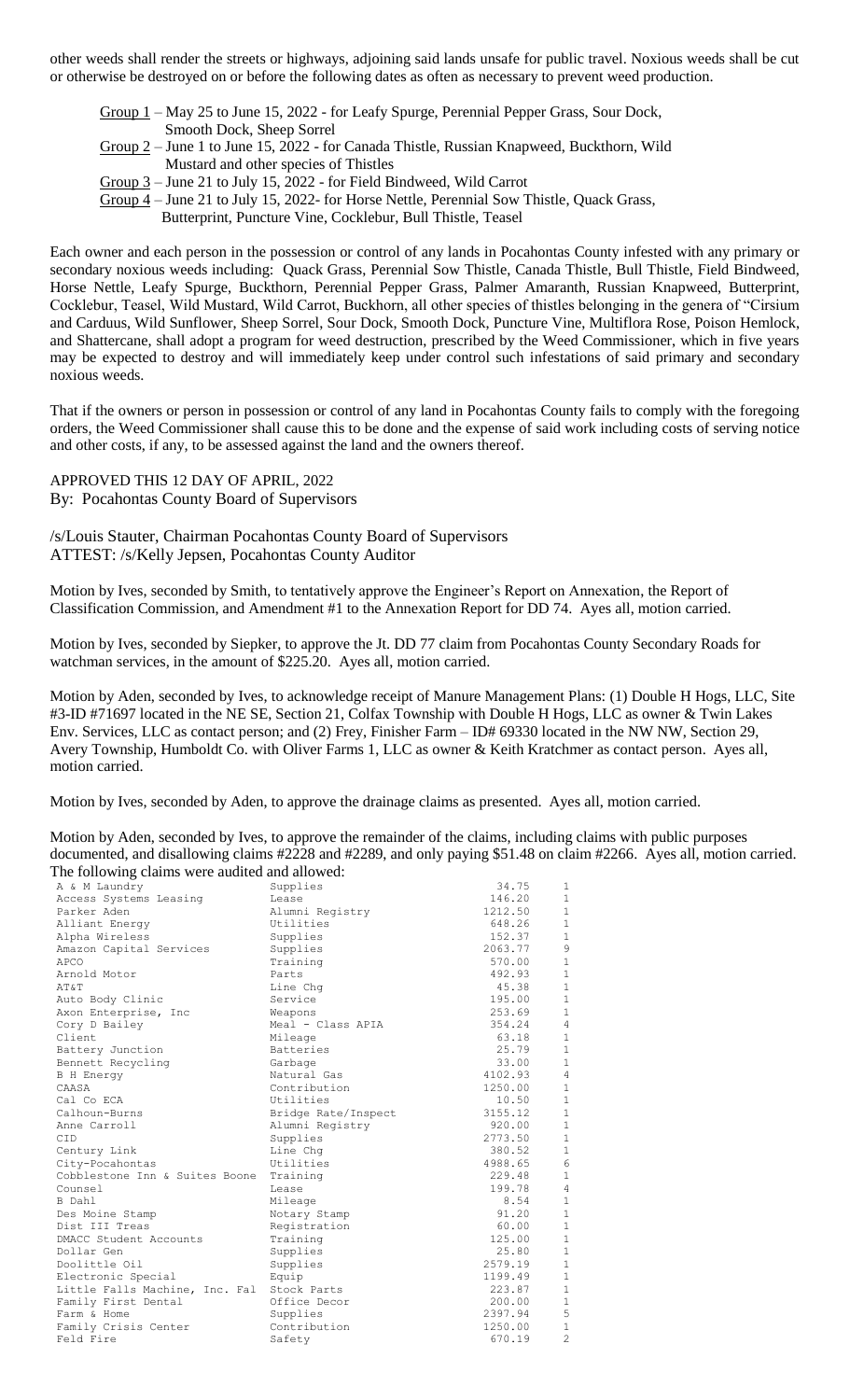| Fonda Ambl                                                                | Allocation              | 2912.00           | 1                 |
|---------------------------------------------------------------------------|-------------------------|-------------------|-------------------|
| Fonda Pub Libr                                                            | Allocation              | 6109.50           | $\mathbf{1}$      |
| City-Fonda                                                                | Utilities               | 213.05            | 1                 |
| Force America                                                             | Parts                   | 137.56            | 1                 |
| Foundation An                                                             | Service                 | 382.50            | 1                 |
| C Frerk                                                                   | Mileage                 | 59.67             | $\mathbf{1}$      |
| GC Pub Libr                                                               | Allocation              | 2800.50           | 1                 |
| Gilmore City                                                              | Utilities               | 140.41            | $\mathbf{1}$      |
| Gordon Flesch Company Inc                                                 | Lease                   | 403.49            | 2                 |
| Great American Financial Serv                                             | Lease                   | 249.42            | $\mathbf{1}$      |
| City-Havelock                                                             | RUT FTM Q1 2022         | 642.77            | 1                 |
| Havelock Pub Libr                                                         | Allocation              | 4964.50           | 1                 |
| Dereck A Hebert                                                           | Phone                   | 45.00             | 2                 |
| Barbra J Hinners                                                          | Postage                 | 7.58              | 1                 |
| K Hoffman                                                                 | Mileage                 | 19.89             | 1                 |
| Hannah G Hubbell                                                          | Mileage                 | 27.11             | 2                 |
| IState Truck                                                              | Supplies                | 61.38             | 1                 |
| IADPS                                                                     | Service                 | 1278.00           | $\mathbf{1}$      |
| IA DOT                                                                    | Services                | 60.00             | 1                 |
| IA Prison Ind                                                             | Signs - Hardware        | 1600.10           | $\mathbf{1}$      |
| IA Workforce                                                              | Unemployment            | 6602.05           | 1                 |
| ICAA                                                                      | Dues                    | 336.00            | $\mathbf{1}$      |
| ICIT                                                                      | Training                | 250.00<br>150.00  | 1<br>$\mathbf{1}$ |
| Iowa Emergency Management Asso Training<br>Iowa State University Institut | #8 MOGO Wkshp           | 720.00            | 1                 |
| ISAC                                                                      | Training                | 200.00            | 1                 |
| ISACA                                                                     | Dues                    | 225.00            | 1                 |
| ISCTA                                                                     | Training                | 150.00<br>560.00  | $\mathbf{1}$      |
| ITsavvy LLC                                                               | Licenses                | 1259.92           | 1                 |
| Jack's Uniform                                                            | Uniform                 |                   | 1                 |
| R Jergens                                                                 | Expenses                | 1508.99           | 3                 |
| Johnston Auto                                                             | Supplies                | 211.54            | $\mathbf{1}$      |
| Juicebox Interactive                                                      | Hosting                 | 230.00            | 1<br>1            |
| Kakacek Lawn                                                              | Service                 | 900.00            | 1                 |
| KAYL Community First Broadcast                                            | Ad                      | 52.50             |                   |
| M Klocke                                                                  | Mileage                 | 44.46             | 2                 |
| David A Kraft                                                             | Mileage                 | 10.65             | $\mathbf{1}$      |
| Brooke A Krips                                                            | Mileage                 | 223.65<br>2912.00 | 1                 |
| Laurens Ambl                                                              | Allocation              | 235.80            | 1                 |
| Laurens Municipal                                                         | Utilities- Laurens Shed |                   | 1                 |
| Laurens Pub Libr                                                          | Allocation              | 7637.00           | 1                 |
| Loffler                                                                   | Lease                   | 150.79            | 2                 |
| Machine Shop                                                              | welding supplies        | 5097.96           | 9                 |
| Mainstay Systems of Iowa                                                  | Service                 | 237.00            | 1                 |
| Martin Marietta                                                           | Rock                    | 44298.83          | 2                 |
| Tiffiany M McClurg                                                        | Training                | 61.22             | $\mathbf{1}$      |
| Tammy McKeever                                                            | Mileage                 | 47.97             | 1                 |
| Mediacom                                                                  | Internet                | 236.90            | 1                 |
| K Metzger                                                                 | Mileage                 | 336.38            | $\mathbf{1}$      |
| MidAmeri Energy                                                           | Electric                | 213.22            | $5\phantom{.0}$   |
| Midwest Wheel                                                             | Supplies                | 249.96            | $\mathbf{1}$      |
| Robin K Moore                                                             | Mileage Postage         | 34.00             | -2                |
| Murphy Tractor                                                            | Parts                   | 724.33            | $\mathbf{1}$      |
| National Pen Company                                                      | Promotional             | 246.14            | $\mathbf{1}$      |
| Kayla M Nedved                                                            | Mileage & Phone         | 32.84             | 2                 |
| S Nelson                                                                  | Phone                   | 172.39            | $\mathbf{1}$      |
| Netsmart Technologies                                                     | Service                 | 1695.60           | 1                 |
| NW Comm                                                                   | Line Chg                | 300.00            | $\mathbf{1}$      |
| NW IA Youth Emerg                                                         | Shelter Ser             | 3534.50           | $\mathbf{1}$      |
| Office Elements                                                           | Equip                   | 825.00            | $\mathbf{1}$      |
| Oxford County Sheriff's Office Service                                    | Phone                   | 25.24             | 1                 |
| Palmer Mutual Tel                                                         |                         | 164.96            | 1                 |
| Palmer Pub Libr                                                           | Allocation              | 5346.00           | $\mathbf{1}$      |
| City-Palmer                                                               | RUT FTM Q1 2022         | 1699.72           | 1                 |
| Terry Panbecker                                                           | Equip                   | 119.50            | 1                 |
| J Paulsen                                                                 | Expenses                | 814.62            | -2                |
| Pilot Rock Signs                                                          | Signs                   | 900.00            | 1                 |
| Pitney Bowes                                                              | Supplies                | 80.74             | <sup>1</sup>      |
| Plover Pub Libr                                                           | Allocation              | 5346.00           | 1                 |
| City-Plover                                                               | RUT FTM Q1 2022         | 790.48            | <sup>1</sup>      |
| Po Co Econ Dev                                                            | Allocation              | 25000.00          | 2                 |
| Po Co Fair Assoc                                                          | Allocation              | 10000.00          | 1                 |
| Po Co Historical                                                          | Allocation              | 3570.00           | $\overline{1}$    |
| Poca Ambl                                                                 | Allocation              | 15000.00          | -2                |
| PO CO IT Dept                                                             | Phone Fiber             | 187.69            | 2                 |
| Poca Equip                                                                | Brush Cutting supplies  | 258.71            | -2                |
| Poca Postmaster                                                           | Postage                 | 359.40            | $\overline{4}$    |
| Poca Pub Libr                                                             | Allocation              | 7637.00           | <sup>1</sup>      |
| Poky Sales & Serv                                                         | Repairs                 | 704.25            | 2                 |
| Poca Comm Hospital                                                        | Meals                   | 3129.98           | 2                 |
| Poca Fiber                                                                | Phone Internet          | 1562.95           | $\mathbf{3}$      |
| Poky Ford                                                                 | Service                 | 1993.33           | 2                 |
| Positive Promo Inc                                                        | Supplies                | 332.27            | $\overline{1}$    |
| Pro Co-Op                                                                 | Fuel                    | 4281.53           | -2                |
| Reagan Outdoor of Rochester                                               | Billboard               | 1450.00           | 1                 |
| Rees Truck                                                                | Parts                   | 158.80            | $\mathbf{1}$      |
| Reg V HAZMAT                                                              | Contribution            | 2741.25           | <sup>1</sup>      |
| Rolfe Ambl                                                                | Allocation              | 2912.00           | $\mathbf{1}$      |
| Rolfe Pub Libr                                                            | Allocation              | 6109.50           | -1                |
| City-Rolfe                                                                | Utilities               | 345.21            | $\mathbf{1}$      |
| Rolling Hills Community Servic Contribution                               | Services                | 69963.00          | $\mathbf{1}$      |
| Schoon Tree                                                               |                         | 2925.00           | $\mathbf{1}$      |
| Schwig Outdoors LLC                                                       | Dock                    | 1639.80           | $\mathbf{1}$      |
| SEAT                                                                      | Dues                    | 150.00            | 1                 |
| IA SOS                                                                    | Notary                  | 30.00             | 1                 |
| Seiler App                                                                | Service                 | 1552.90           | 3                 |
| Share Corp                                                                | Grease-Lube             | 638.42            | $\mathbf{1}$      |
| Sports Rehab                                                              | Service                 | 644.53            | 1                 |
| Darren Stearns                                                            | Trapping                | 240.00            | 1                 |
| Anne E Thompson                                                           | Mileage                 | 66.48             | $\overline{c}$    |
| Donald P Trexel                                                           | Mileage                 | 25.74             | $\overline{c}$    |
| Kronos SaaShr, Inc A UKG Compa                                            | Service                 | 2000.00           | 1                 |
| US Cellular                                                               | Phone                   | 56.29             | 1                 |